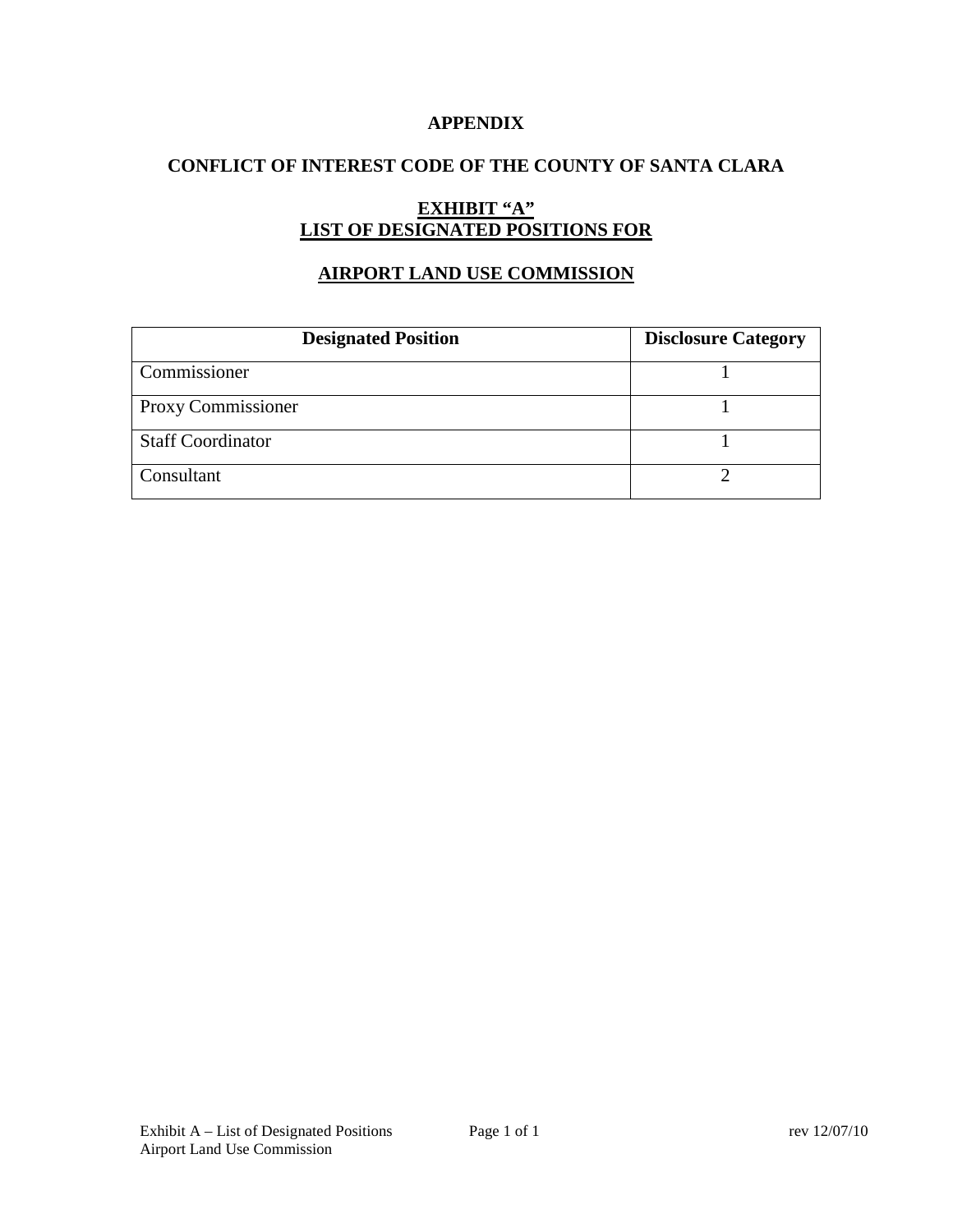#### **APPENDIX**

### **CONFLICT OF INTEREST CODE OF THE COUNTY OF SANTA CLARA**

# **EXHIBIT "B" DISCLOSURE CATEGORIES FOR**

## **AIRPORT LAND USE COMMISSION**

Pursuant to the County of Santa Clara's Conflict of Interest Code, Disclosure Categories 1 and 2 shall read as follows for all Code Agencies.

**Disclosure Category 1:** Persons in this category shall disclose:

(1) all investments in, business positions in, and income (including gifts, loans and travel payments) from:

(a) all sources that provide, plan to provide, or have provided in the last two years, facilities, goods, software, hardware, or related technology, equipment, vehicles, machinery or services, including training or consulting services, to the County;

(b) all sources that are subject to the regulatory, monitoring, investigatory, enforcement, valuation, certification, permit or licensing authority of, or have an application for a license, permit or certificate pending before, the County;

(c) all sources that receive, are planning to apply to receive, or have received in the last two years, grants or other monies from or through the County; and sources that receive referrals to provide assessments and/or treatments that are required or recommended by the County; and

(2) all interests in real property in the County of Santa Clara located entirely or partly within the County, or within two miles of County boundaries, or of any land owned or used by the County.

**Disclosure Category 2**: Each Consultant shall disclose: (1) all investments in, business positions in, and income (including gifts, loans and travel payments) from: (a) all sources that provide, plan to provide, or have provided in the last two years, facilities, goods, software, hardware, or related technology, equipment, vehicles, machinery or services, including training or consulting services, to the County; (b) all sources that are subject to the regulatory, monitoring, investigatory, enforcement, valuation, certification, permit or licensing authority of, or have an application for a license, permit or certificate pending before, the County; (c) all sources that receive, are planning to apply to receive, or have received in the last two years, grants or other monies from or through the County; and